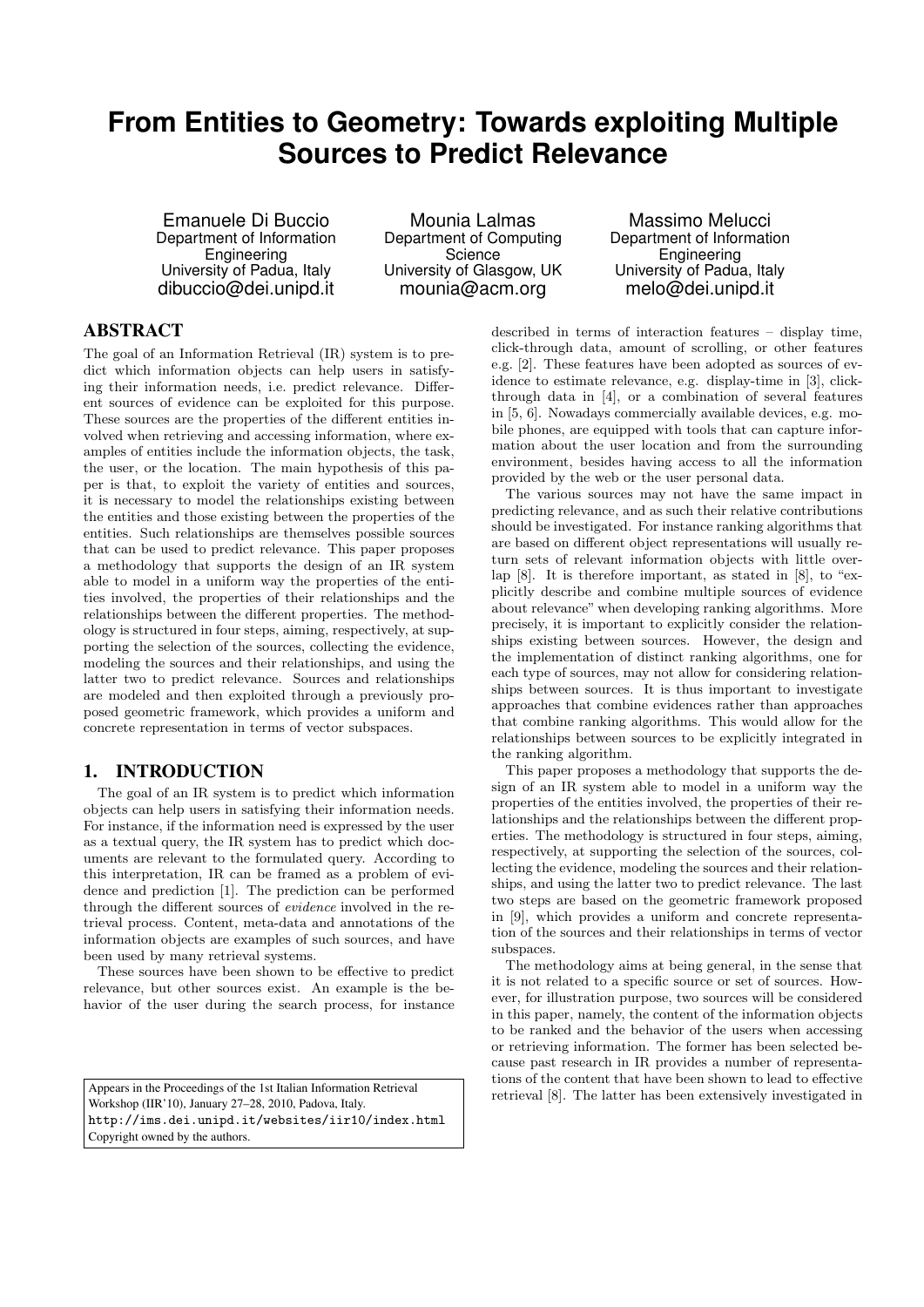Information Science (IS) and has in the last decade become a subject of investigation in IR. Indeed, experimental evaluation has shown how usage data stored in transaction logs [3, 4, 6, 10] or so-called interactive IR systems [11, 12] can effectively predict relevance. The use of the Entity-Relationship database model for describing IR objects was introduced in [13] for automatic hypertext construction purpose – this paper enlarges that view and connect the entities and relationship at the conceptual level to a mathematical model which provides a language at the logical level.

## 2. MOTIVATIONS AND METHODOLOGY RATIONALE

IR systems can exploit the evidence provided by different sources to improve retrieval effectiveness. In [8] the author considers several document representations and discusses approaches to combine the contribution provided by each representation. In [14] the inference network framework is adopted to combine link-based evidence with contentbased evidence for web retrieval. Evidence on the structure of the documents can be incorporated, for instance, using the Dempster-Shafer theory of evidence [15]. However, the different document representations are only a subset of the available sources.

Let us consider, for instance, the scenario where a user is looking for information about restaurants in London. If Venice is the location where the search is performed, this probably suggests that the user is planning a trip in London, and restaurants in an arbitrary London area may be of interest. If the search is performed on a mobile phone and the GPS position indicates that the user is in London, probably the user is more interested in restaurants near his current position. We can see that in this scenario, other units besides the information objects are involved. In this paper, we refer to units as entities. For instance, in our scenario, the entities involved are the user, the location, the task the user is performing when looking for information – i.e. "travel in London" – and the specific topic within the  $task<sup>1</sup> - i.e.$  "finding restaurants in London".

Each entity is characterized by a number of properties. When the entity is an "information object", examples of properties include content, meta-data and annotation. For the entity "location", instances of properties are the GPS position or the IP address.

Each entity exists independently of the properties we can observe about it, but the observed properties are the evidence that can be used to build a model of the entity, that is to obtain a description of the entity – in this work a mathematical description – that can be used to predict relevance. In other words, the properties of the entities are the sources of evidence that can be exploited to help predicting the relevance of information objects.

Not only the properties of the entities are sources of evidence, but also the relationships between entities (if any) can provide additional evidence to predict relevance. Let us consider a list of results returned by an IR system in response to a query and the user who formulated the query. The behavior of the user when examining a result is one of

the properties to describe the relationship between the entity user and the entity result; such property constitutes a source that can be exploited to predict relevance. Indeed, research in Interactive IR has shown that a retrieval system can benefit from evidence gathered from the information seeking activities of a user. For example, Implicit Relevance Feedback (IRF) algorithms [10] exploit the information gathered from the interactions between the user and the documents to recommend query expansion terms or to re-rank documents. Even the concept of relevance can be defined as "a relation between a document and a person, relative to a given information need" [1], the document and the person being two entities.

The set of entities and relationships, and their properties, are neither fixed nor unique, as they depend on the specific retrieval application – e.g. the entity location is crucial for search carried out on a mobile phone or to customize search results according to the country where the search originates. Therefore, the selection of the sources is an important issue that needs to be addressed.

Once the appropriate sources have been identified, each of them has to be modeled, so that to be exploited for retrieval. In this work, we refer to the model of a source as a dimension. A first step to obtain a dimension is to identify a set of features that describe it. Feature here refers to the information obtained by the observation of a property of an entity or a relationship. For an entity "location" described by the dimension "GPS position", the features are the GPS position components. For a "web result"entity, the keywords in the title, the snippet or the URL of the result are example of features. Since the features constitute the evidence that model a source, a procedure to select and collect features has to be designed and implemented.

The description (model) of the sources is what get used to predict relevance. In this work the framework adopted to build the description is the vector subspace formalism proposed in [9]. The basic rationale for this is that we want to map the collected data, prepared in a matrix, in a new vector space basis – the vector subspace spanned by the basis is the model of the source.

Once a representation in terms of subspaces has been built both for the sources and the information objects, a tracebased function, the one exploited in [9], can be adopted to rank information objects by exploiting the information about the different sources of evidence that have been modeled. In other words the trace-based function, which we briefly describe in Section 4, is a tool to handle the prediction problem.

In summary, four steps have been identified, and each of them needs to be addressed to be able to predict relevance using multiple sources of evidence, namely, sources selection, features collection, source modeling and relevance prediction. Figure 1 illustrates these four steps for the relationship between the entities "user" and "information objects"; here, the relationship is characterized by the source "user behavior" described in terms of "interaction features".

In this paper we will focus on two of the above steps, specifically evidence collection and source modelling, which will be discussed respectively in Section 3 and Section 4; some remarks on the implementation of these methodology steps and their evaluation are reported in Section 5.

<sup>&</sup>lt;sup>1</sup>We take the definition of task and topic from [2]: "Task was defined for this study as the goal of information-seeking behavior, and topic was defined as the specific subject within a task."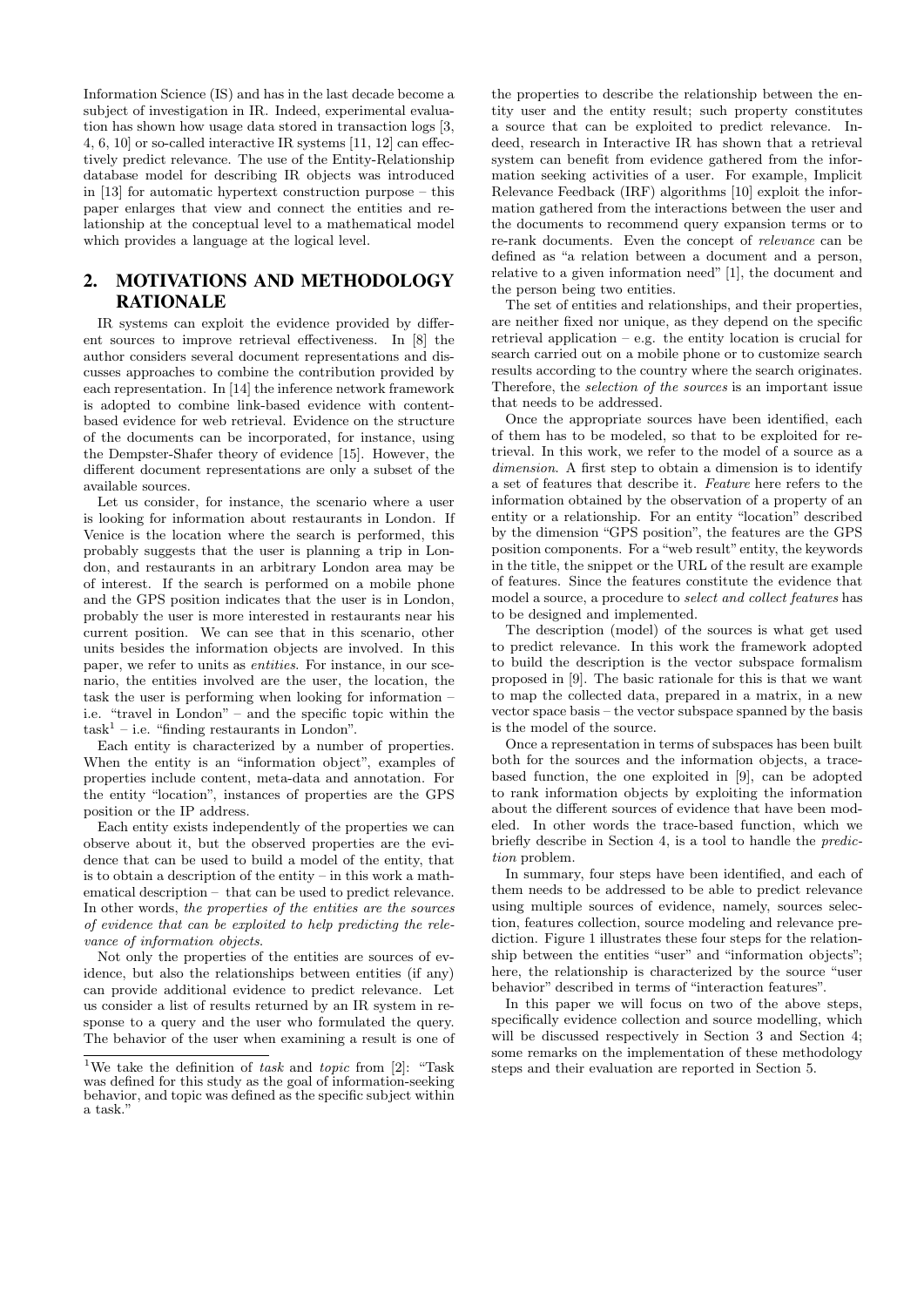

Figure 1: Methodology steps and specific application to the user interaction behavior.

#### 3. EVIDENCE COLLECTION

Let us return to the scenario of a user looking for information about restaurants in London. Let us suppose the user, to satisfy his information need, interacts with a search engine and submits the query "restaurants in London". The search engine returns a ranked list of results. For simplicity, we focus on two entities only, namely, the user and the result. When examining the returned results, the user interacts with them and with the information objects the results refer to. In this scenario the behavior of the user when examining and (eventually) accessing the results can be considered as a property to describe the involved entities and, particularly, as a source to assist relevance prediction. In the above scenario another source available is the content of the abstracts (title, snippet and URL) of the results and the content of the corresponding information objects.

Once the sources have been selected, the next step is to collect the evidence to build the model of these sources. This step consists of selecting the features to be gathered to build a model of these sources, and then the actual collection of the selected features.

In the event of the source "user behavior" a possible choice, as depicted in step two of Figure 1, is the adoption of socalled interaction features. This is for instance the approach adopted in [5, 6] where several interaction features are exploited simultaneously. In particular, in [6] a subset of the features gathered in the user study described in [2] was exploited to obtain a vector subspace representation of the user behavior. When using a representation personalized for each user and tailored on the specific search task to re-rank the documents, the keywords extracted from the top re-ranked documents were shown to be effective as source for query expansion. The methodology proposed in that work assumed that the interaction features were available for all the documents to be re-ranked. But this assumption does not hold in our considered scenario, unless the documents have been already visited with regard to past queries when performing the same task. Therefore, the availability of the interaction features is an issue to address. A possible solution is not to consider the features with regard to a single user, but with regard to a group of users, e.g. performing the same task.

Another reason to exploit group interaction data is the reliability of the interaction features. The features need to be reliable indicators of the user needs, interests or intents. To clarify what we mean by "reliable feature", let us consider the display-time: this feature, when considered in isolation and referring to a single user, is subject to variations. Exploiting this feature when predicting relevance may be difficult [3], thus making it not reliable. But in [3] the authors found that display-time, when used as implicit measure, is more consistent when referring to multiple subjects performing the same task, than when personalized to each user.

Individual users and user groups, does not necessarily need to be considered as mutually exclusive sources for interaction features. For instance, in [5] user behavior models to predict user preferences for web ranking are learned by exploiting simultaneously feature values derived from the individual's behavior and those aggregated across all the users and search session for each query-URL pair.

The selection of the features of a source to then be gathered affects the modeling step, since they constitute the evidence used to build a model of the source. However, the procedure to collect features is part of the design of the IR system, in particular, the components aimed at gathering the selected features and managing them. For instance, when interaction features have been selected as implicit indicators, a browser extension can be used to monitor the gathering of such features. This is the approach adopted in the Lemur Query Log  $Project<sup>2</sup>$ , a study to gather the query logs from users of the Lemur Query Log Toolbar<sup>34</sup>. It should be noted that the development of an extension that stores the usage data on the client side may encourage the user to adopt this monitoring tool since no personal data need to be provided to the server.

#### 4. SOURCE MODELING AND PREDICTION

Once the evidence has been gathered, the next step consists of modeling the evidence so that it can be used to predict relevance. In this work the mathematical construct of the vector subspace is used for this purpose.

In this paper, the evidence gathered by the different sources is exploited to rank information objects with respect to a given query. This is done by using the different representations of the objects generated from the sources. For instance, if the user "interaction behavior" is a considered source, an information object can be described in terms of the interaction features monitored when a user is visiting the object e.g. an object being displayed for 30 seconds, clicked 3 times and on which 5 scrolling actions have been performed, can be represented as the vector  $y = (30, 3, 5)$ . The same object, if the source "content" is considered, can be described as the vector of the TF·IDF weights of the terms appearing in it. The construct of the vector space basis is particularly suitable to model these multiple representations. Indeed, intuitively, the same information object can be represented with regard to different sources in the same way the same vector can be generated by different vector space basis.

A second reason to adopt the construct of the vector space basis is that some of the vector subspace representations

 $^{2}$ http://lemurstudy.cs.umass.edu/

<sup>3</sup> http://www.lemurproject.org/querylogtoolbar/

<sup>&</sup>lt;sup>4</sup>The goal of the study is to create a database of web search activities that will be provided to the information retrieval research community.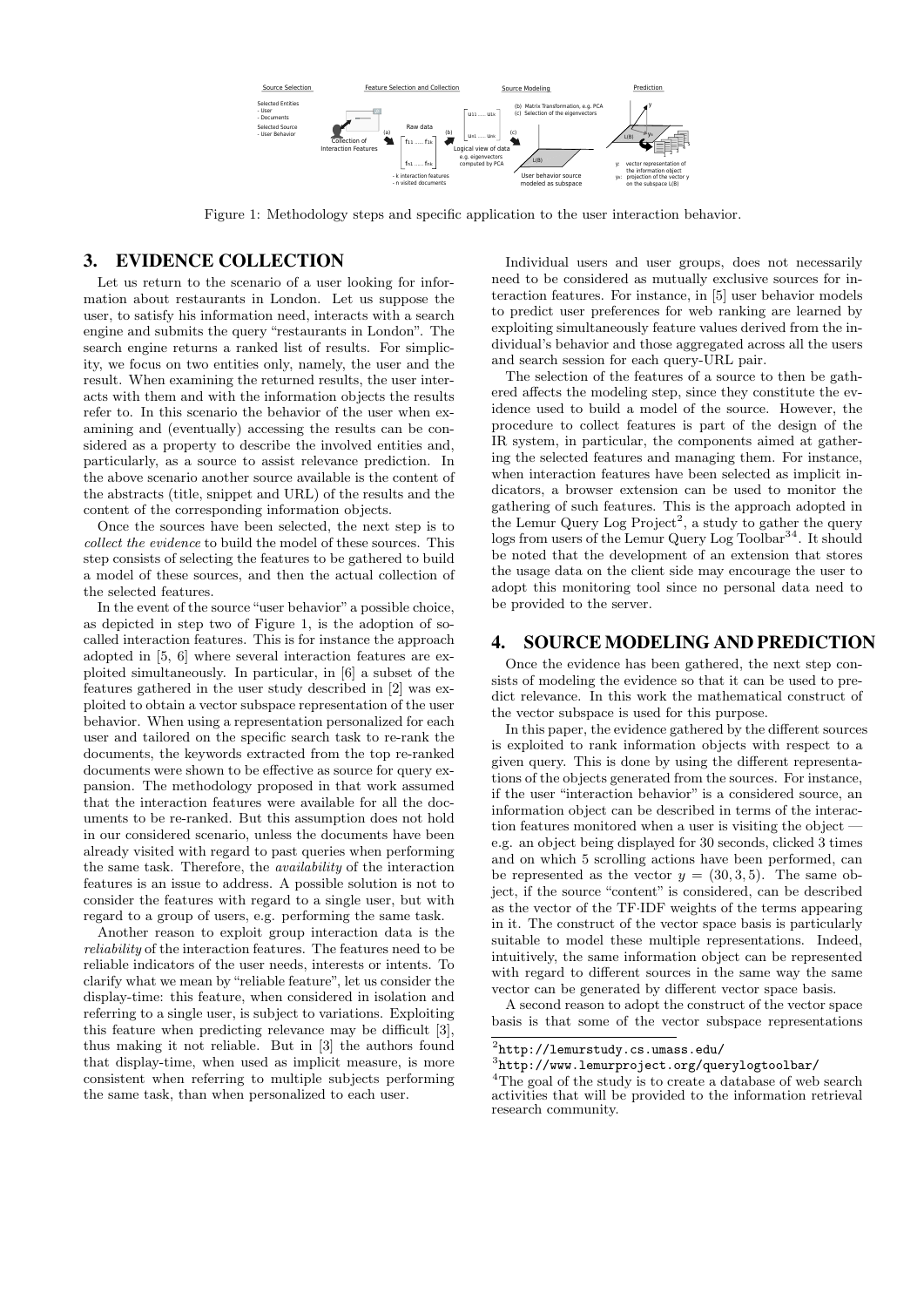may reveal the logical structure underlying the collected evidence. The collected data, prepared in a matrix, is a vector representation of the source. This data often may be noisy. A matrix transformation, namely a change of basis, can be applied to map the original view of the data to one that is less noisy. Let us consider the re-evaluation of the Vector Space Model (VSM) proposed in [16]. The authors point out how some assumptions underlying the traditional VSM [17] – e.g. that the terms are orthogonal – may suggest that the vector was interpreted as a data structure and not as a logical construct. Subsequent developments show how the vector can be used as a logical construct able to capture dependencies between terms and between documents [16, 18]. The "latent semantics" [18] of the terms in the documents, that is the dependencies between terms, was used as a source for implementing a Pseudo Relevance Feedback algorithm [9] and an Explicit Relevance Feedback algorithm [19] based on the geometric framework adopted in this work.

To explain the role of the matrix transformation techniques in the modeling step, we use the example of information behavior as a source, where the latter is described in terms of interaction features. A matrix A can be prepared where the element  $(i, j)$  is feature j observed during the visit of object  $i$ , e.g. a display-time of 30 seconds. The matrix A, as mentioned above, can be a noisy vector-based representation of the observed data. A matrix transformation technique such as Principal Component Analysis (PCA) of  $A<sup>T</sup>A$  can be used to compute a new vector space basis – this is actually the approach proposed in [6]. PCA provides a set of eigenvectors and a subset of them can be used to obtain the user interaction behavior dimension – the model of the source is the subspace spanned by the eigenvectors. As suggested by this example, this geometric framework allows us to achieve one of our goals, which is to generate a representation of the properties of the relationships between entities – in the example mentioned above the user behavior was the property to be modeled.

The two mentioned approaches, that is the one adopted in [9, 19] and that adopted in [6], provide a solution for two distinct sources. In the former case the modeled source is a property of an entity, namely the latent semantics of the terms in the documents. In the latter case, the modeled source is a property of a relationships between entities, namely the user interaction behavior. However, we are also interested in modeling relationships (if any) existing between the properties of the entities, namely between sources, e.g. between the latent semantics of the terms and the user interaction behavior – this is different from modeling properties of relationships, e.g. the user interaction behavior.

Let us return to the scenario of a user looking for information about restaurants in London and suppose the term "jazz" appears in the abstract of one of the displayed results. The user when examining the result may realize that he is more interested in jazz restaurants than in general ones. This example also emphasizes how different sources are not necessarily independent from each other. Indeed, the features observed for a source (e.g. the user behavior) can be "entangled" with the features observed for another source (e.g. the particular meaning of a query feature in the selected results).

The design of one approach per source may not be able to model relationships that may occur between sources and consequently to exploit them, as reported in [20]. In this

work, we consider that the relationships are themselves sources. Therefore, it is better to not consider distinct mappings, one for each source, but to compute a single vector space basis to represent the relationships between sources.

The model of the sources can be used in the retrieval process once the information objects have been represented by the features selected to describe the sources. Indeed, the measure of the degree to which the modeled source occurs in an information object can be computed as the distance between the vector representation of the information object, which corresponds to a one-dimensional subspace, and the subspace modeling the source(s) spanned by the vector space basis computed in the source modeling step. This motivates the function proposed in [9], where the author showed how such function can be interpreted as a trace-based function and that the measure is a probability measure. The idea of using trace in IR, and in particular the density operators, was originally introduced in [21], and one of its important consequence – subsequently exploited in  $[9]$  – was to "establish a link between geometry and probability in vector spaces" [21].

#### 5. IMPLEMENTATION AND EVALUATION

The specific implementation we are investigating concern the two mentioned sources, that is, the user behavior and the latent semantic of the terms in the information objects.

With respect to user behavior, we are focusing on two issues. The first is the selection of the source for interaction features since, as discussed in Section 3, both individual and user groups interaction data can be exploited to prepare the matrix  $A$  and to build the source model. In particular, we are investigating the difference between the two contributions in terms of retrieval effectiveness when PCA is adopted as the matrix transformation technique. PCA allows handing dimensionality reduction and capturing the relationships among the features in an unsupervised manner. However, as stated in [6], the problem is that the eigenvector whose components best combine the interaction features, is not necessarily the first principal eigenvector, and the best performance are achieved when the eigenvector is manually selected. For this reason we are investigating other unsupervised methods to obtain a vector subspace representation of the interaction data.

With respect to the latent semantics of terms, one issue under investigation is the selection of the terms in the feedback documents. Indeed, if the terms appearing in these documents are adopted as evidence to build a source model, one issue, particularly when real-time feedback is required, is to handle matrices whose dimensions are the number of distinct terms in the feedback documents. In this case a possible solution is the selection of a subset of the terms, e.g. the top weighted ones. However, this strategy has been shown to not be effective [19]; therefore, we are investigating selection criteria for "good terms".

Since the main objective of the methodology is to model relationships, we will look into the relationships between sources, and investigate their implementation using the proposed geometric framework, and their impact on retrieval effectiveness. Two approaches are possible. The first approach is to rank information objects separately according to different dimensions and then combine the rankings into one. The second approach is to model all the sources as a unique vector subspace and then rank the information ob